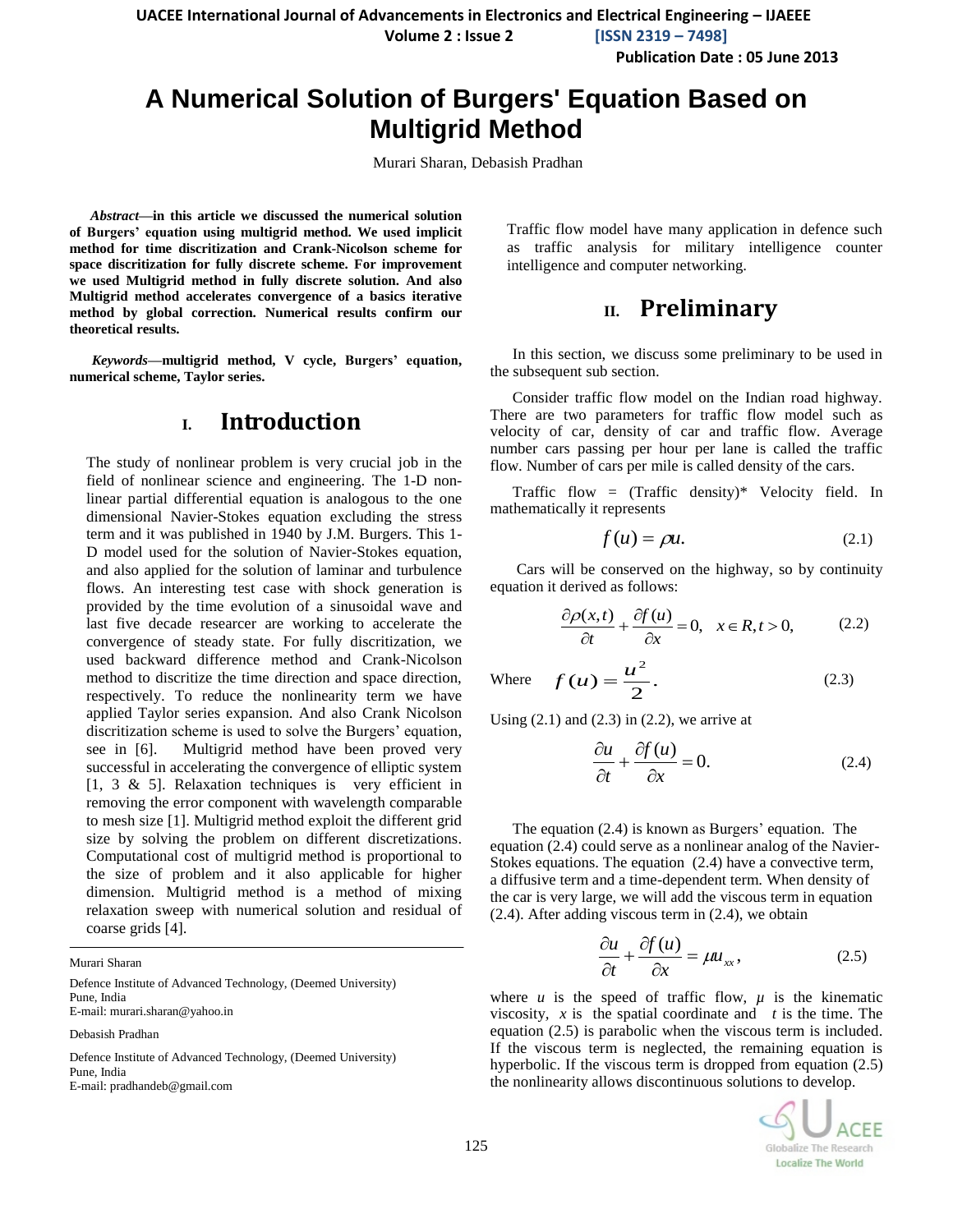**Volume 2 : Issue 2 [ISSN 2319 – 7498]**

**Publication Date : 05 June 2013**

#### **III. Multigrid method**

Classically multigrid method was developed in a fast and efficient way to solve algebraic system of equation resulting from discritization of partial differential boundary-value problems [4]. The multigrid technique consists of solving the algebraic system using a succession of grids of increasing mesh sizes. Subsequently multigrid method  $[1, 3 \& 5]$  has also been extended to non-elliptic system. Basic multigrid method like the correction scheme and the full approximation scheme was developed by Brandt [2] for solving boundary-value problems.

#### *Algorithm*

Two-grid V-cycle [3] :

- Iterate on  $A_h.u = b_h$  to  $u_h$  (say 3 Jacobi or Gauss-Seidel Step).
- Restrict the residual  $u_h = b_h A_h.u_h$  to the coarse grid by  $r_{2h} = R_h^{2h} . r_h$ .
- Solve  $A_{2h}E_{2h} = r_{2h}$  (or come close to  $E_{2h}$  by 3 iteration from  $E = 0$ .
- Interpolation  $E_{2h}$  back to  $E_h = I_{2h}^h$ . E<sub>2h</sub>. Add  $E_h$ to uh.
- Iterate 3 more times on  $A_h.u = b_h$  starting from the improved  $u_h + E_h$ .

 $A = A_h =$  original matrix.

 $R = R_h^{2h}$  = restriction matrix.

 $I=I_{2h}^{h}$  interpolation matrix.

• Step 3 involves a fourth matrix  $A_{2h}$  to be defined now.  $A_{2h}$  is square and it is smaller than the original Ah.

The coarse grid matrix is  $A_{2h} = R_h^{2h} A_h I^h_{2h}$ .



Figure 1. V-cycle

# **IV. Full Discretization of Equation**

In this subsection, we have used the implicit scheme for time derivative and Crank-Nicolson scheme [7] for space to derivative to discritize the equation (2.5). Applying implicit scheme to nonlinear equation (2.5) is not quite as straightforward as for linear equation. Using backward difference scheme in time direction and central difference in space direction in equation (2.5), we obtain

$$
\frac{\Delta u_i^{n+1}}{\Delta t} = -L_x \frac{(F_i^n + F_i^{n+1})}{2} + \mu L_x \frac{u_i^n + u_i^{n+1}}{2}, (4.1)
$$

Where *x*  $u_i^{n+1} - u_i^n$ ,  $L_x(x_i, t)$ *i*  $n_i$ <sup>*i*</sup>  $\mathbf{x} \setminus \mathbf{x}_i$ *n i n*  $\mu_i$ ,  $L_x(\lambda_i, \ell)$  -  $2\Delta$  $\Delta u_i^{n+1} = u_i^{n+1} - u_i^n, L_x(x_i, t^n) = \frac{(u_{i+1} - u_{i-1})}{\Delta u_{i+1}^2}$ 2  $u_i^{n+1} = u_i^{n+1} - u_i^n$ ,  $L_r(x_i, t^n) = \frac{(u_{i+1} - u_{i-1})}{n}$  $\sum_{i=1}^{n+1} u_i^{n+1} - u_i^n$ ,  $L_x(x_i, t^n) = \frac{C_{i+1} + C_{i-1}}{2A}$  and

$$
L_{xx}(x_i,t^n) = \frac{u_{i+1}^n - 2u_i^n + u_{i-1}^n}{\Delta x^2}.
$$

When we use the implicit scheme in  $(4.1)$ , the appearance of nonlinear terms creates a problem. Due to nonlinearity term in (4.1), the generated system will be system of nonlinear equations. To get the approximate solution, we need to apply Newton's method. Our aim is to make the system (4.1) is linear and the resulting system will be system of linear tridiagonal equations. However, this problem can be overcome by using a Taylor series expansion, the descriptions are given in  $(4.2) - (4.4)$ :

$$
F_i^{n+1} = F_i^n + \Delta t \left( \frac{\partial F}{\partial t} \right)_i^n + \Delta t^2 \left( \frac{\partial^2 F}{\partial t^2} \right)_i^n + \dots \dots \dots
$$
  
\n
$$
F_i^{n+1} = F_i^n + A \Delta u_i^{n+1} + O(\Delta t^2), \qquad (4.2)
$$
  
\n
$$
\frac{u_i^{n+1} - u_i^n}{\Delta t} = -L_x \frac{(F_i^n + F_i^n)}{2} + \mu L_{xx} \frac{u_i^n + u_i^{n+1}}{2},
$$
  
\n
$$
u_i^{n+1} + \frac{1}{2} \Delta t \Big[ L_x (u_i^n u_i^{n+1}) - \mu L_{xx} (u_i^{n+1}) \Big] = u_i^n + \frac{1}{2} \mu L_{xx} u_i^n, \qquad (4.3)
$$

$$
L_x(u_i^n u_i^{n+1}) = \frac{u_{i+1}^n u_{i+1}^{n+1} - u_{i-1}^n u_{i-1}^{n+1}}{2\Delta x} \text{ And}
$$
  

$$
L_{xx}(u_i^{n+1}) = \frac{u_i^{n+1} - 2u_i^{n+1} + u_i^{n+1}}{\Delta x^2}.
$$

Rearrange the equation (4.3) and written in tridiagonal form, we arrive at

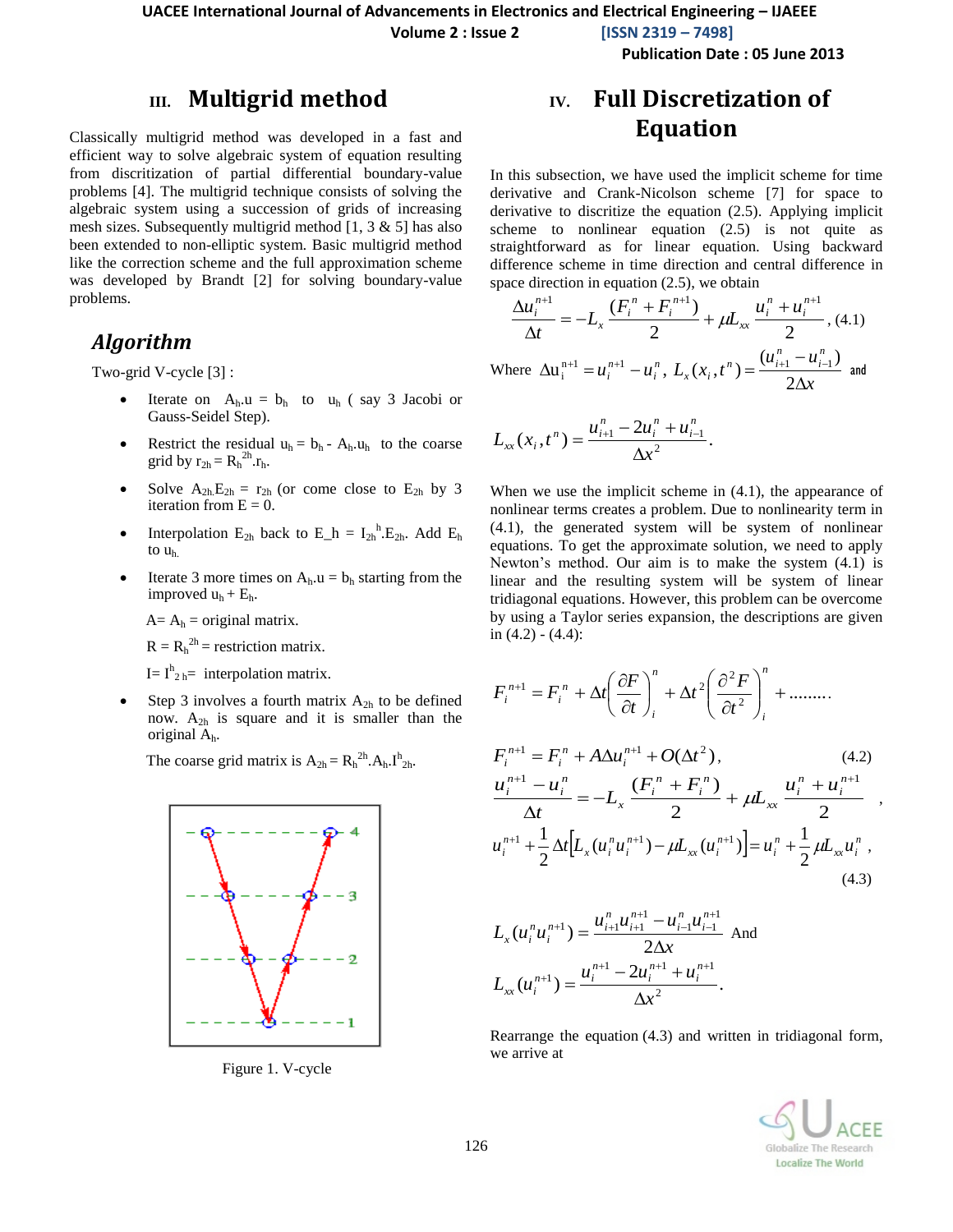**Publication Date : 05 June 2013**

$$
a_i^n u_{i-1}^{n+1} + b_i^n u_i^{n+1} + c_i^n u_{i+1}^{n+1} = d_i^n,
$$
 (4.4)  
\nWhere  $a_i^n = -\frac{\Delta t}{4\Delta x} u_i^n - \frac{r}{2}, b_i^n = 1 + r,$   
\n
$$
c_i^n = \frac{\Delta t}{4\Delta x} u_{i+1}^n - \frac{r}{2}, d_i^n = \frac{1}{2} r u_{i-1}^n + (1 - r) u_i^n + \frac{r}{2} u u_i^n
$$
  
\nand  $r = \mu \frac{\Delta t}{\Delta x^2}$ . The truncation error is  $O(\Delta t^2, \Delta x^2)$ .

## *A. Numerical Experiments*

Nonlinear hyperbolic equation (2.5) is solved by Crank Nicolson implicit scheme with multigrid method with initial condition  $u(x, 0) = \sin(2\pi x)$ ,  $t > 0$  and the boundary condition  $u(x_i,0) = u(x_f,0) = 0$ . For unsteady flow the shock formation is provided by the sinusoidal wave that's reason we have chosen the initial condition as a sine function.

# *B. Numerical Result and Discussion*



Figure 2. Numerical solution of Viscid Burgers' equation with different viscosity



Figure 3. Numerical solution of viscid Burgers' equation with multigrid method

## *C. Exact solution*

In this paper, we have implemented equation  $(2.5)$  with exact solution  $u(x, t) = e^t \sin(2 \pi x)$ . Here viscosity  $\mu$  is given by

$$
\mu = -\frac{1 + 2\pi e^t \cos(2\pi x)}{4\pi^2}.
$$
 (4.1)

In the implementation procedure, we have followed backward Euler's method for time discritization and central discritization scheme for space discritization.



FF Globalize The Research **Localize The World**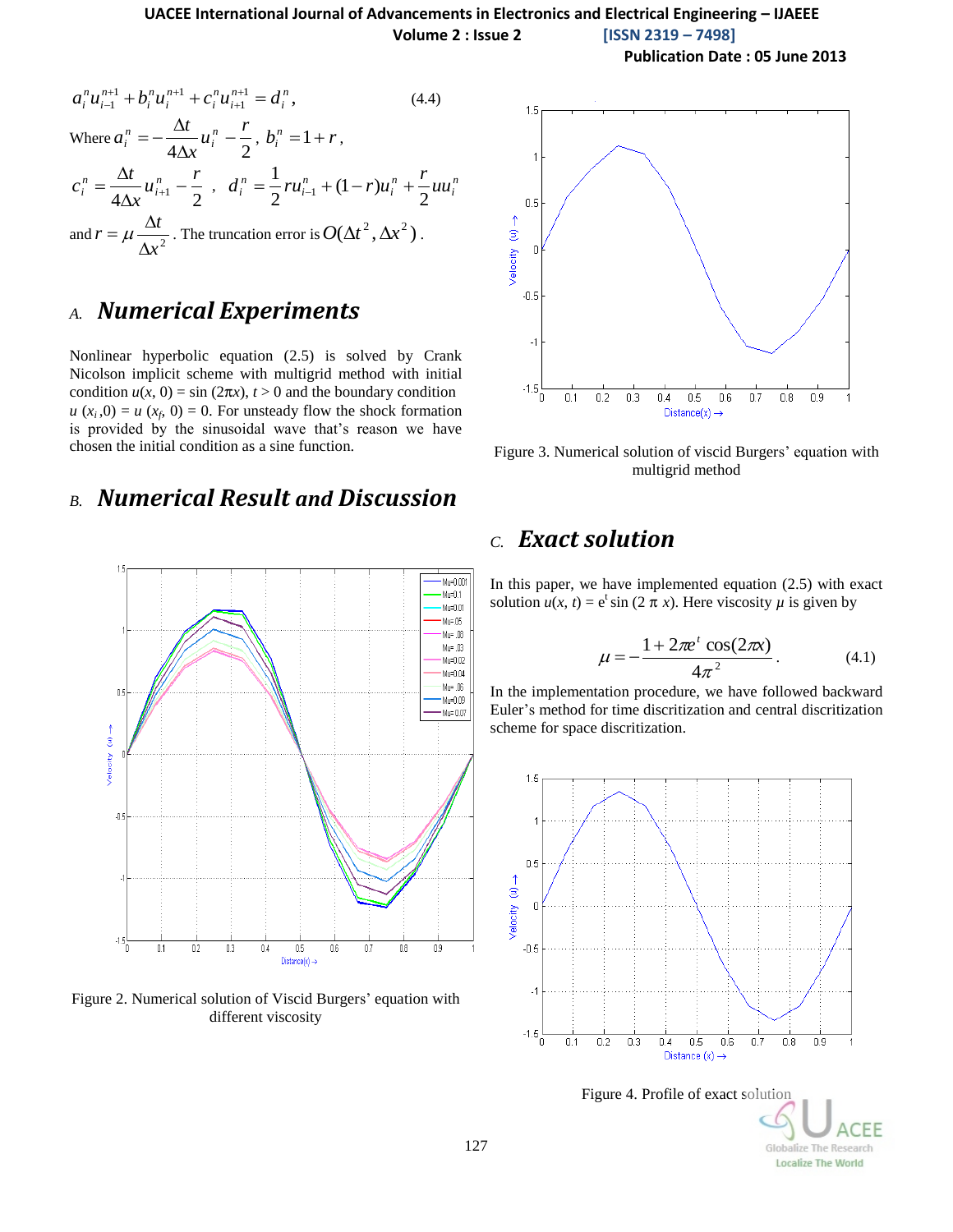#### **UACEE International Journal of Advancements in Electronics and Electrical Engineering – IJAEEE Volume 2 : Issue 2 [ISSN 2319 – 7498]**

**Publication Date : 05 June 2013**

In Figure 2, we have plotted the graph velocity vs. distance with different increasing viscosity, expected shock fade. We got the better result when we solve implicit scheme with multigrid method. Error is given in Table 1 and the error is removed by using of multigrid method. In this paper we use only V-cycle of multigrid method for improved result.

Table 1 when time step  $\Delta t = 0.01$ 

Table I

| Grid     | $Error =$     | $Error =$         |
|----------|---------------|-------------------|
|          | $\ u_E-u_h\ $ | $  u_E-u_{h+M}  $ |
| 51X51    | 1.5114        | 1.2026            |
|          |               |                   |
| 101X101  | 7.6652        | 7.7848            |
|          |               |                   |
| 301X301  | 38.6014       | 38.6118           |
| 601X 601 | 43.7403       | 43.7397           |

Table 2 when time step  $\Delta t = 0.02$ 

| ٠<br>×<br>۰.<br>۰.<br>۰. |
|--------------------------|
|--------------------------|

| Grid     | $Error =$         | $Error =$         |
|----------|-------------------|-------------------|
|          | $ u_{E} - u_{h} $ | $  u_E-u_{h+M}  $ |
| 51X51    | 1.23676           | 1.2675            |
| 101X101  | 10.3493           | 17.41844          |
| 301X301  | 29.88544          | 29.88394          |
| 351X 351 | 40.7719           | 40.77144          |

In Table 1 and 2, we have considered  $u_E$  is the exact solution,  $u_h$  is the approximate solution based on implicit method and Crank Nicolson scheme and  $u_{h+M}$  is the approximate solution with multigrid method. Column I error is always greater than column II for respective grid size, its means that our results are improved when I use multigrid method.

# *Conclusion*

Implicit finite difference scheme for one dimensional viscous Burgers' equation has been presented using Taylor series expansion. Numerical results are given in Table I and II, We got the improved results when we solve equation (2.5) using Implicit scheme with multigrid method and compare with exact solution of Burgers' equation. The advantage of this suggested method is that it is second order of accuracy with respect to time and distance. The effect of viscous term in Burgers' equation is to diminish the amplitude of shock wave with respect to time and avoid the shock formation.



Figure 5. Flow chart of Burgers' equation solution with multigrid method